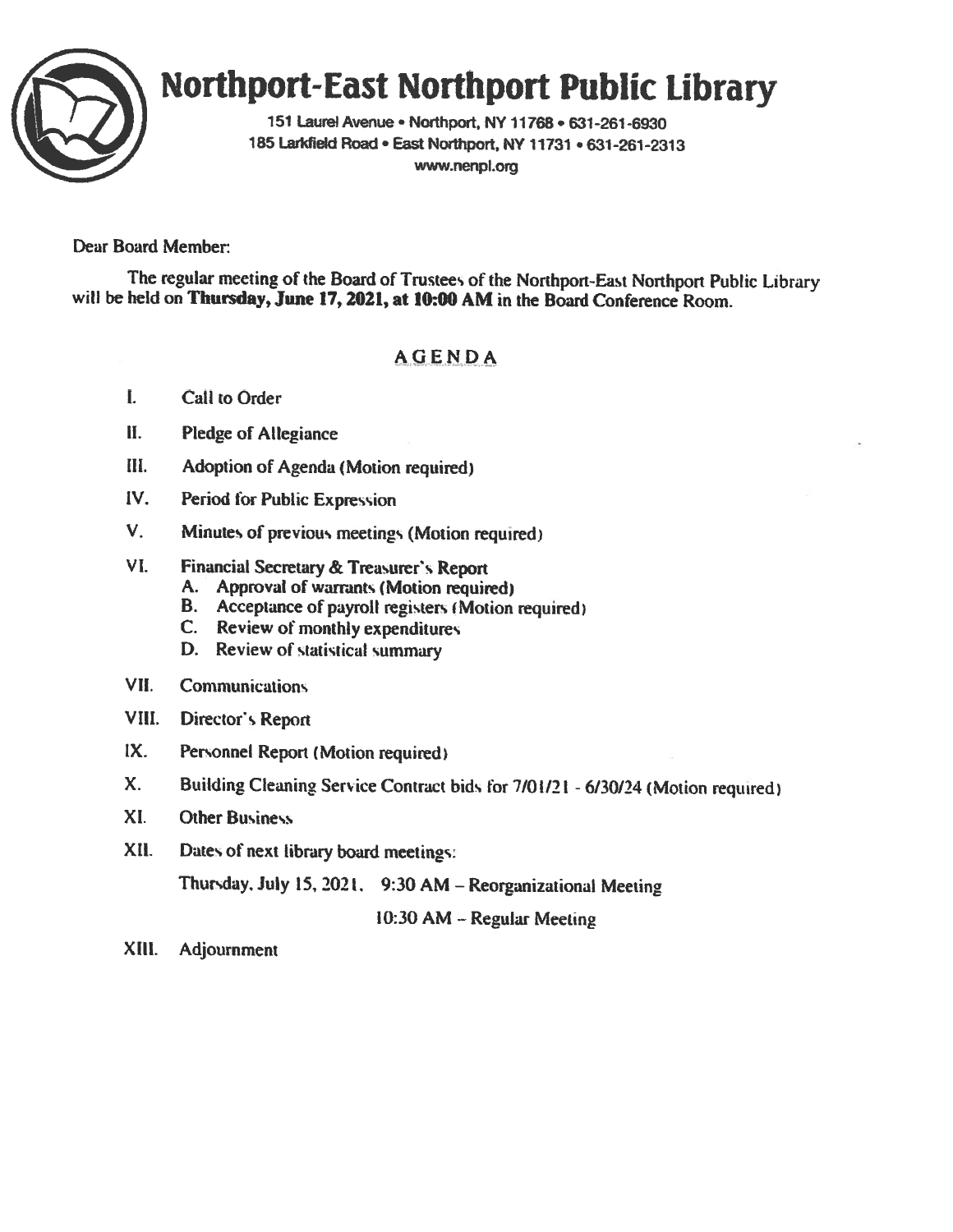#### NORTHPORT-EAST NORTHPORT PUBLIC LIBRARY

#### MEETING OF JUNE 17, 2021

The regular meeting of the Board of Trustees of the Northport-East Northport Public Library was held in the Northport Library Conference Room on Thursday, June 17, 2021.

 $\mathbf{L}$ CALLTO ORDER

> Chairperson Margaret Hartough called the meeting to order at 10:04am. Also presen<sup>t</sup> were Georganne White, Jacqueline Elsas, Judith Bensimon, Carolyn McQuade, Assistant Director Nancy Morcerf, Director James Olney and Attorney Andrew Martingale of Hamburger, Maxson, Yaffe & McNally LIP.

New Trustee, Ms. Carolyn McQuade was administered the oath of office by Attorney Andrew Martingale.

- II. PLEDGE OF ALLEGIANCE was recited by those attending.
- III. ADOPTION OF THE AGENDA Ms. White moved to approve the agenda, seconded by Mrs. Bensimon and unanimously carried.
- IV. PERIOD FOR PUBLIC EXPRESSION

#### V. MINUTES OF PREVIOUS MEETING

Mrs. Bensimon moved to approve minutes of Regular Board meeting, as amended, of May 20, 2021, seconded by Mrs. Elsas and unanimously carried.

Mrs. Elsas moved to approve minutes of Special Board Meeting of June 7, 2021, seconded by Ms. White and unanimously carried.

#### VI. FINANICAL SECRETARY & TREASURER'S REPORT

A. Approval of Warrants

Mrs. Elsas moved to approve warrant for \$262,776.22, page 4246, seconded by Ms. White and unanimously carried.

Ms. White moved to approve warrant for \$180,806.49, page 4247, seconded by Mrs. Bensimon and unanimously carried.

Mrs. Bensimon moved to approve warrant for \$240,192.19, page 4248, seconded by Mrs. Elsas and unanimously carried.

- B. Payroll Register Ms. White moved to approve payroll of \$186,829.63, page 2300, seconded by Mrs. Bensimon and unanimously carried. Mrs. Bensimon moved to approve payroll of \$190,278.43, page 2301, seconded by Mrs. Elsas and unanimously carried.
- C. Review of Monthly Expenditure
- D. Review of Statistical Summary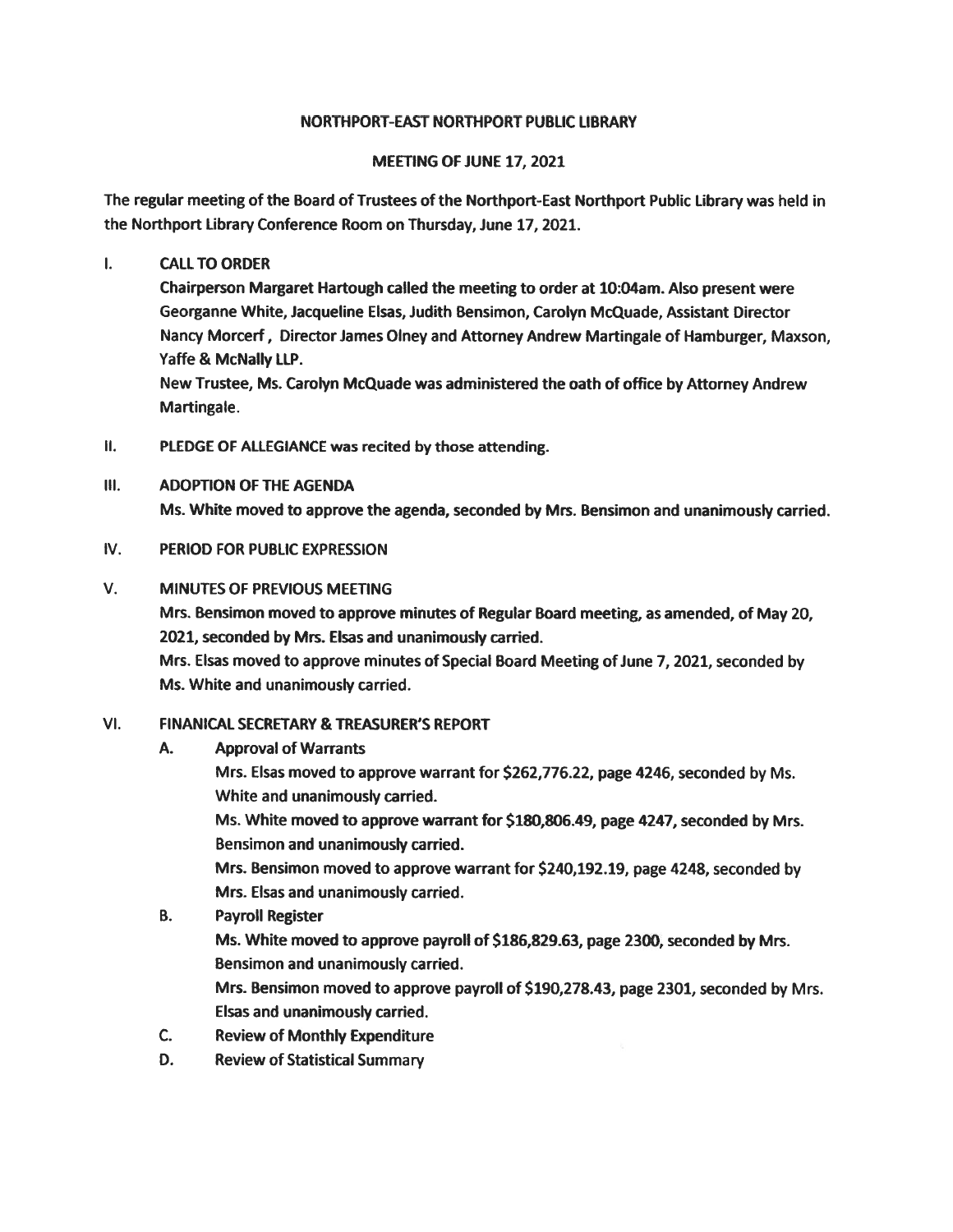#### VII. COMMUNICATIONS

The Board received <sup>a</sup> letter from <sup>a</sup> retired employee regarding health benefit premiums.

#### VIII. DIRECTOR'S REPORT

#### Administration

An online Workplace Violence Prevention workshop has been assigned to all staff. The course uses OSHA guidelines and recommendations to reduce staff's exposure to this hazard. This training provides staff with information on how to recognize workplace security hazards and risk factors, measures to preven<sup>t</sup> workplace assaults, and what to do when an assault occurs, including emergency action and post-emergency procedures.

The majority of the roof replacement project has been completed. The remaining tasks include installing standing seam metal flashing on the masonry parape<sup>t</sup> walls and metal capping along the perimeter. Two items outside the project scope, but which are being absorbed by the contingency fund, are new plywood underlayment and the metal flashing as mentioned above.

Staff are preparing to reintroduce in-person programs in September with <sup>a</sup> sampling of inperson programs beginning during the summer.

#### Buildings and Grounds

The wiring to the elevator in Northport was damaged during the roof replacement. The problem was promptly addressed by our own contractors and the cost will be billed to the roofing contractor.

#### Network and Systems

Existing Chromebooks have been updated and configured to suppor<sup>t</sup> the READsquared software when assisting patrons with online Summer Reading Club reporting.

There were two more rounds of malicious emails sent out from SCLS staff accounts but we are happy to repor<sup>t</sup> that none of our staff members were effected.

#### Customer Service and Materials Management

The combining of Circulation Services with Technical Services Departments will be instrumental in keeping these areas running smoothly as all staff will be cross-trained so that they may be scheduled where they are most needed.

The library now has twenty-three print-on-demand museum passes in addition to nine <sup>p</sup>hysical museum passes. There are multiple benefits for patrons using the print-on-demand feature.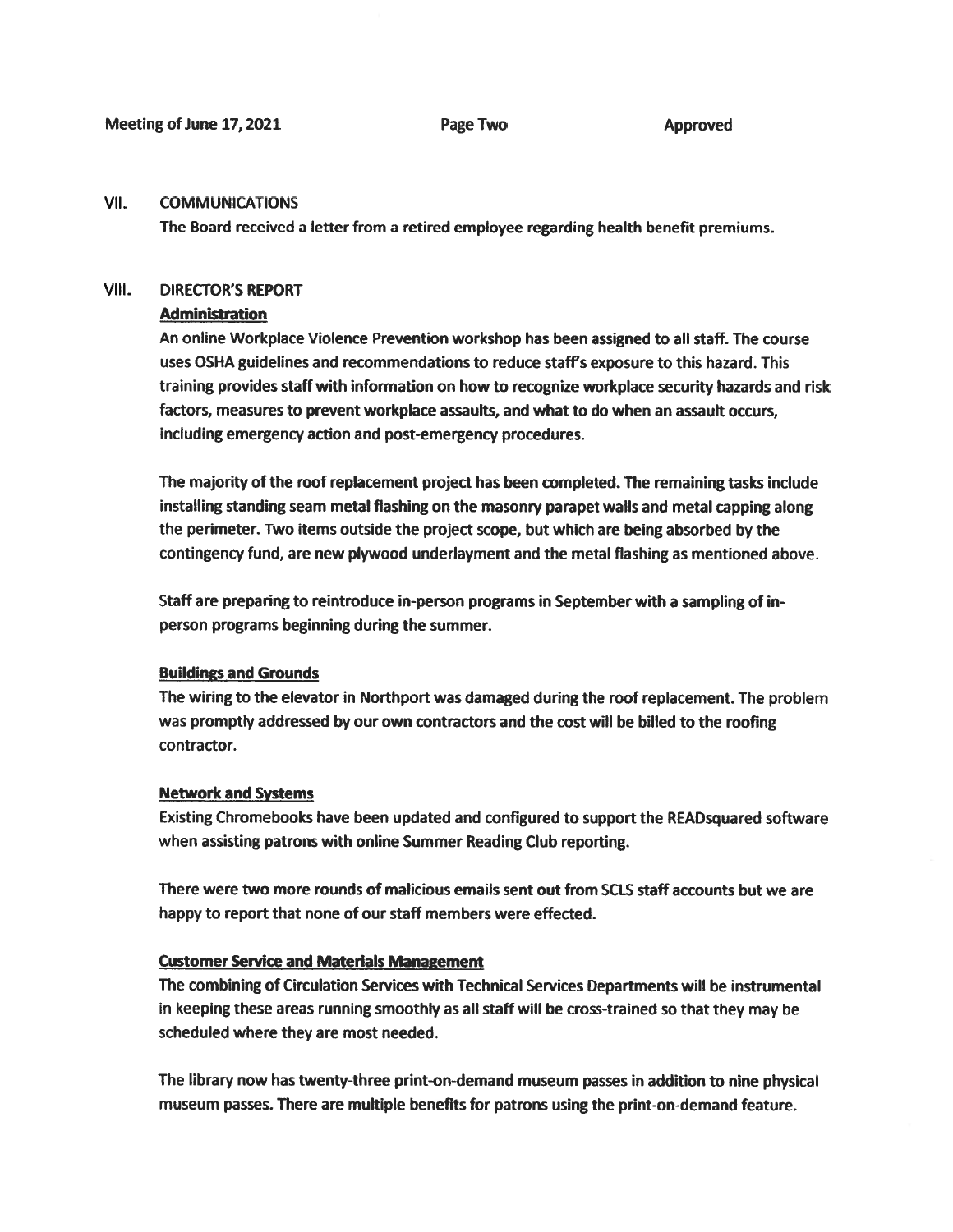Print-on-demand is more convenient for self-service from home, eliminating risk of late fees or lost passes. It offers the ability for greater utilization restricted by three-day usage blocks to provide time to <sup>p</sup>ick up, use and then return <sup>a</sup> <sup>p</sup>hysical pass.

#### Community Services

In September, to coincide with the twentieth anniversary of the 9/11 tragedy, the Library galleries will be hosting an art project entitled Community of Hearts. This will consist of heart paintings by residents in the community.

The library has again partnered with the United States Coast Guard Auxiliary to offer About Boating Safety. This class is both timely with the start of the boating season and in light of the recent boating tragedies.

Fire Island: The Sunken Forest was presented by Fire Island National Seashore Ranger Pat Ryley covering the rare maritime holly forest located in our own backyard. Sixty-two town residents in attendance learned about the flora, fauna, and ecosystems that make up this incredible environment.

Based on extremely low demand the printed calendar will no longer be produced. Program information is available in the printed newsletter and on the library's website eliminating this underutilized duplication.

#### Adult and Teen Services

Following <sup>a</sup> retirement and promotion among the clerical staff the responsibility of supervising the shelving pages in the adult area has shifted to Librarians in the Adult and Teen Services Department which aligns with the existing Children's and Family Services model.

The library was delighted to learn that two patrons who attended the Library's English as a Second Language classes have successfully passe<sup>d</sup> their US Citizenship Exam.

#### Children and Family Services

The software has been configured in READsquared for the Children's Summer Reading Club (SRC). The in-person reporting will return this year with an online option. SRC programs have been scheduled as well as the development of five take home craft kits.

A promotional video utilizing this year's theme Tails for Tales shows the staff with tails. This video will be used in lieu of our traditional in-person class visits and viewable via the Library's website.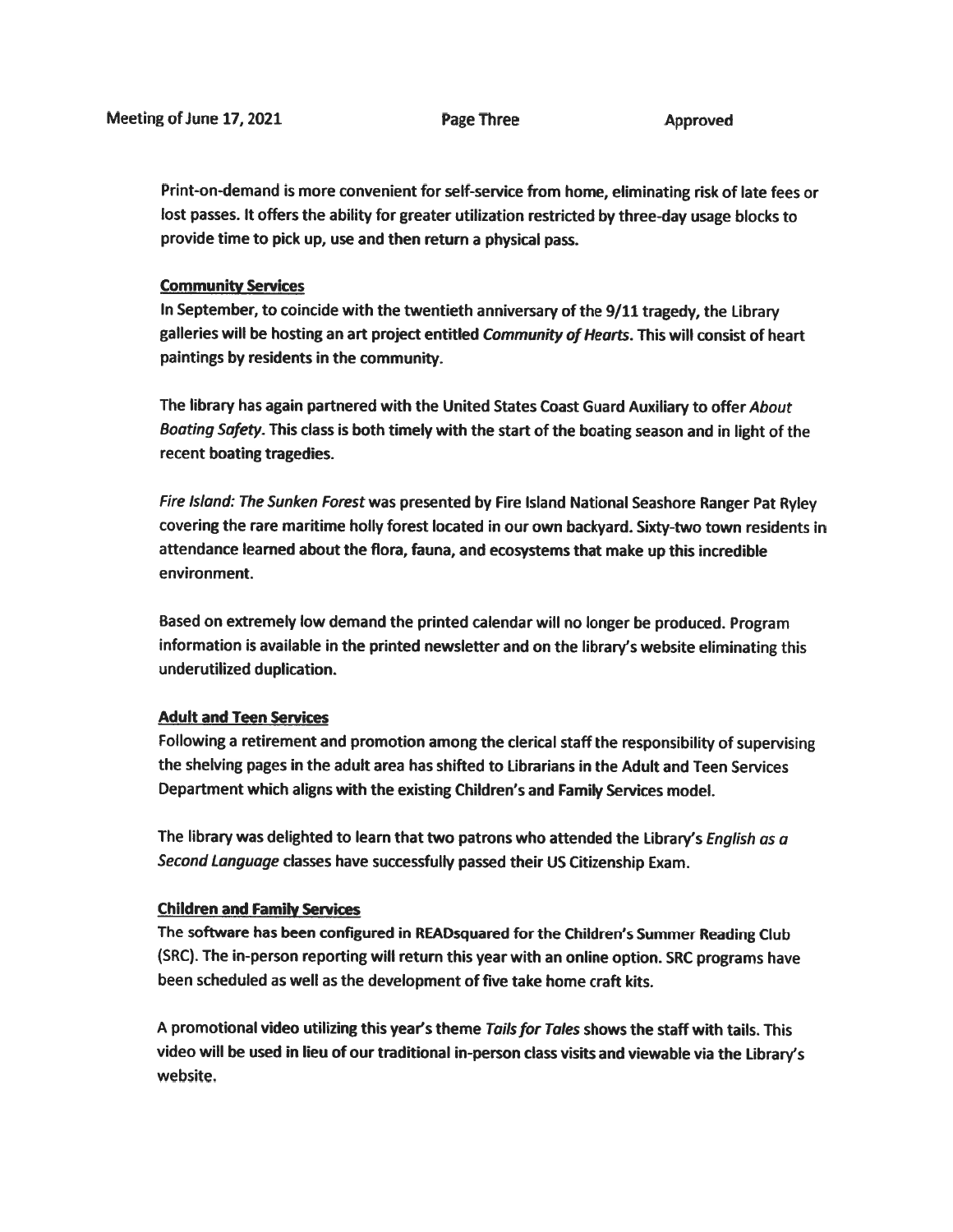Meeting of June 17, 2021 **Page Four** Page Four Approved

Displays in the Children's room this month included Asian American and Pacific Islander Heritage, and retrospectives on Eric Carte and Lois Ehlert.

#### IX. PERSONNEL REPORT

Mrs. Elsas moved to approve "B. New Employee" in the personne<sup>l</sup> report, seconded by Ms. McQuade and unanimously carried. Ms. McQuade moved to approve "C. Resignations" in the personne<sup>l</sup> report, seconded by Ms. White and unanimously carried.

#### X. BUILDING CLEANING SERVICE CONTRACT BIDS FOR 6/01/21-6/30/24

Ms. White moved to award the Northport Building contract to Rainbow Maintenance and Cleaning and the East Northport Building contract to Strike Force Maintenance Corp., the lowest responsible bidders, (see attached) seconded by Mrs. Bensimon and unanimously carried.

#### XI. OTHER BUSINESS

To recognize the importance of Juneteenth, and in light of the shortness of time, the Library will have an Emergency closing on Saturday, June 19th.

#### XII. DATES OF FUTURE MEETINGS

| Thursday, July 15, 2021 | $9:30$ am | Reorganizational       |
|-------------------------|-----------|------------------------|
| Thursday, July 15, 2021 | 10:00am   | <b>Regular Meeting</b> |

Reorganizational Meeting

#### Xli. ADJOURNMENT

Ms. White moved to adjourn the meeting at 12:38 pm, seconded by Mrs. Bensimon and unanimously carried.

Respectfully Submitted

Judith Stonesman

Judith Bensimon **Secretary**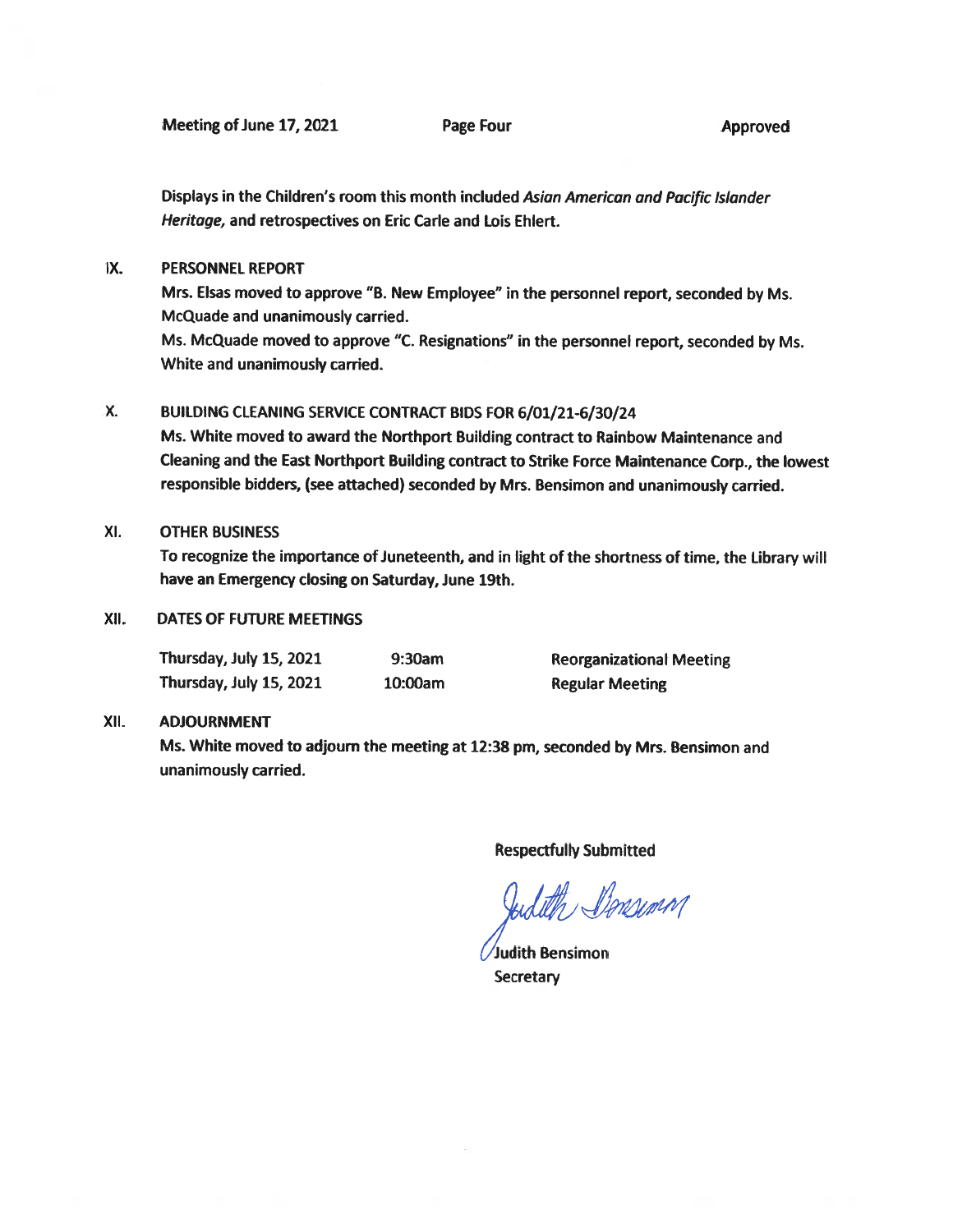# LIBRARY BOARD MEETING

# JUNE 17, 2021

# ACCOUNTS PAYABLE

| 4246<br>05/26/21        | \$262,776.22 | Two Hundred and Sixty Two Thousand<br>Seven Hundred and Seventy Six Dollars<br>& Twenty Two Cents |  |
|-------------------------|--------------|---------------------------------------------------------------------------------------------------|--|
| 4247<br>06/09/21        | \$180,806.49 | One Hundred and Eighty Thousand<br><b>Eight Hundred and Six Dollars</b><br>& Forty Nine Cents     |  |
| 4248<br>06/17/21        | \$240,192.19 | Two Hundred and Forty Thousand<br>One Hundred and Ninety Two Dollars<br>& Nineteen Cents          |  |
| <b>PAYROLL REGISTER</b> |              |                                                                                                   |  |

| 2300<br>05/28/21 | \$186,829.63 | One Hundred and Eighty Six Thousand<br><b>Eight Hundred and Twenty Nine Dollars</b><br>& Sixty Three Cents |
|------------------|--------------|------------------------------------------------------------------------------------------------------------|
| 2301             | \$190,278.43 | One Hundred and Ninety Thousand                                                                            |

06/11/21 Two Hundred and Seventy Eight Dollars & Forty Three Cents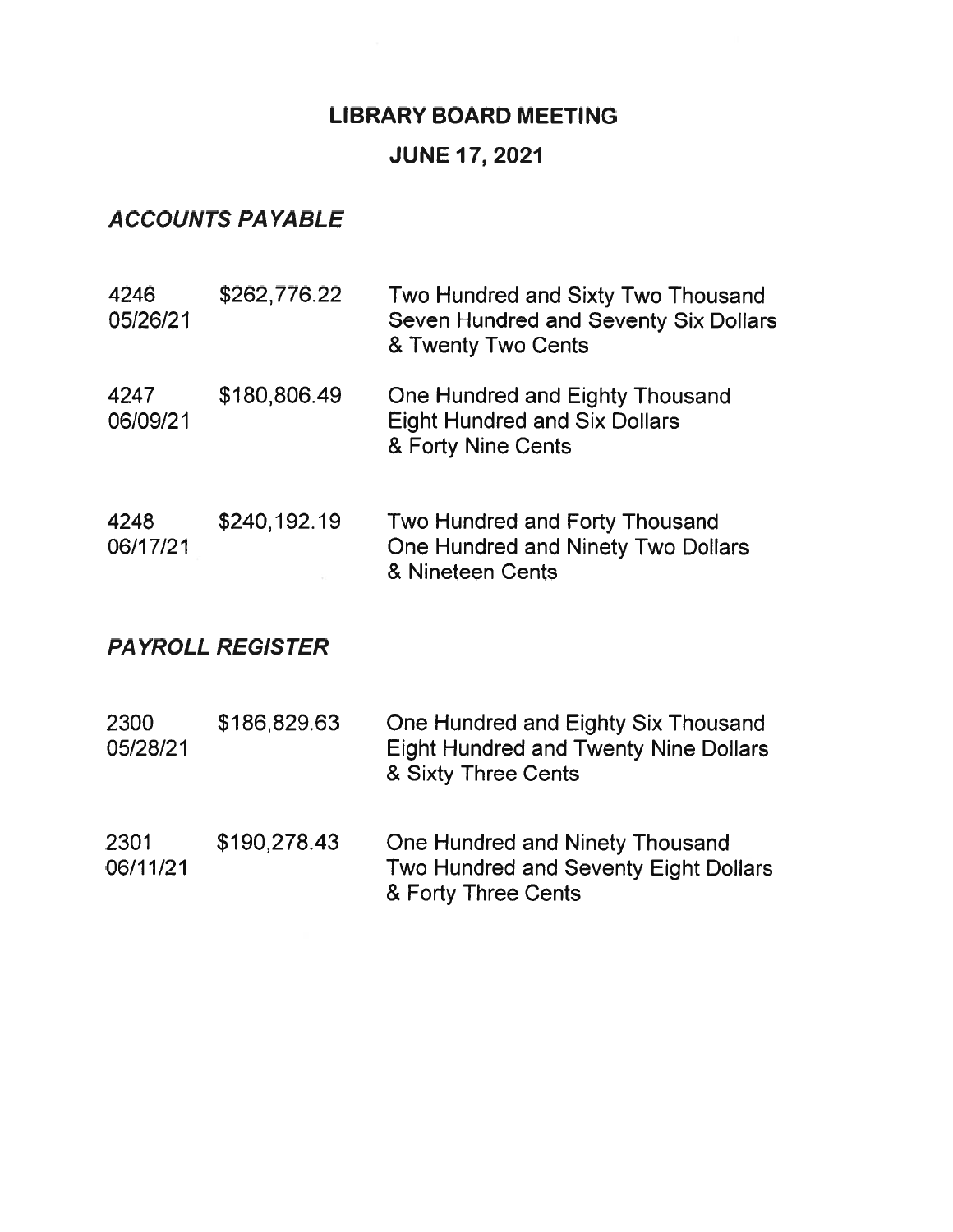# PERSONNEL REPORT

# Approval of the Following Personnel Matters June 17, 2021

| А.             | <b>Salary Increase</b><br><b>Name</b>             | <b>Position &amp; Grade/Step</b>                                | <b>Department</b>                                                   | <b>Effective Date</b>                  |
|----------------|---------------------------------------------------|-----------------------------------------------------------------|---------------------------------------------------------------------|----------------------------------------|
| <b>B.</b>      | <b>New Employees</b><br><b>Name</b>               | <b>Position &amp; Grade/Step</b>                                | <b>Department</b>                                                   | <b>Effective Date</b>                  |
|                | Lynn Murray<br>Angelina Singotiko<br>Corinne Wolk | Café Worker/\$14.50 hr.<br>Page/\$14.00 hr.<br>Page/\$14.00 hr. | <b>Community Services</b><br>Adult & Teen Svcs<br>Adult & Teen Svcs | 06/28/2021<br>06/28/2021<br>06/28/2021 |
| $\mathbf{C}$ . | <b>Resignations</b><br><b>Name</b>                | <b>Position &amp; Grade/Step</b>                                | <b>Department</b>                                                   | <b>Effective Date</b>                  |
|                | James Grillo                                      | Guard/\$21.69 hr.                                               | Security                                                            | 06/18/2021                             |
| D.             | <b>Retirement</b><br><b>Name</b>                  | <b>Position &amp; Grade/Step</b>                                | <b>Department</b>                                                   | <b>Effective Date</b>                  |
|                |                                                   |                                                                 |                                                                     |                                        |
| Е.             | <b>Other</b>                                      |                                                                 |                                                                     |                                        |

Name **Position & Grade/Step Department Effective Date** 

Report approved by Board of Trustees

Justif Bensenin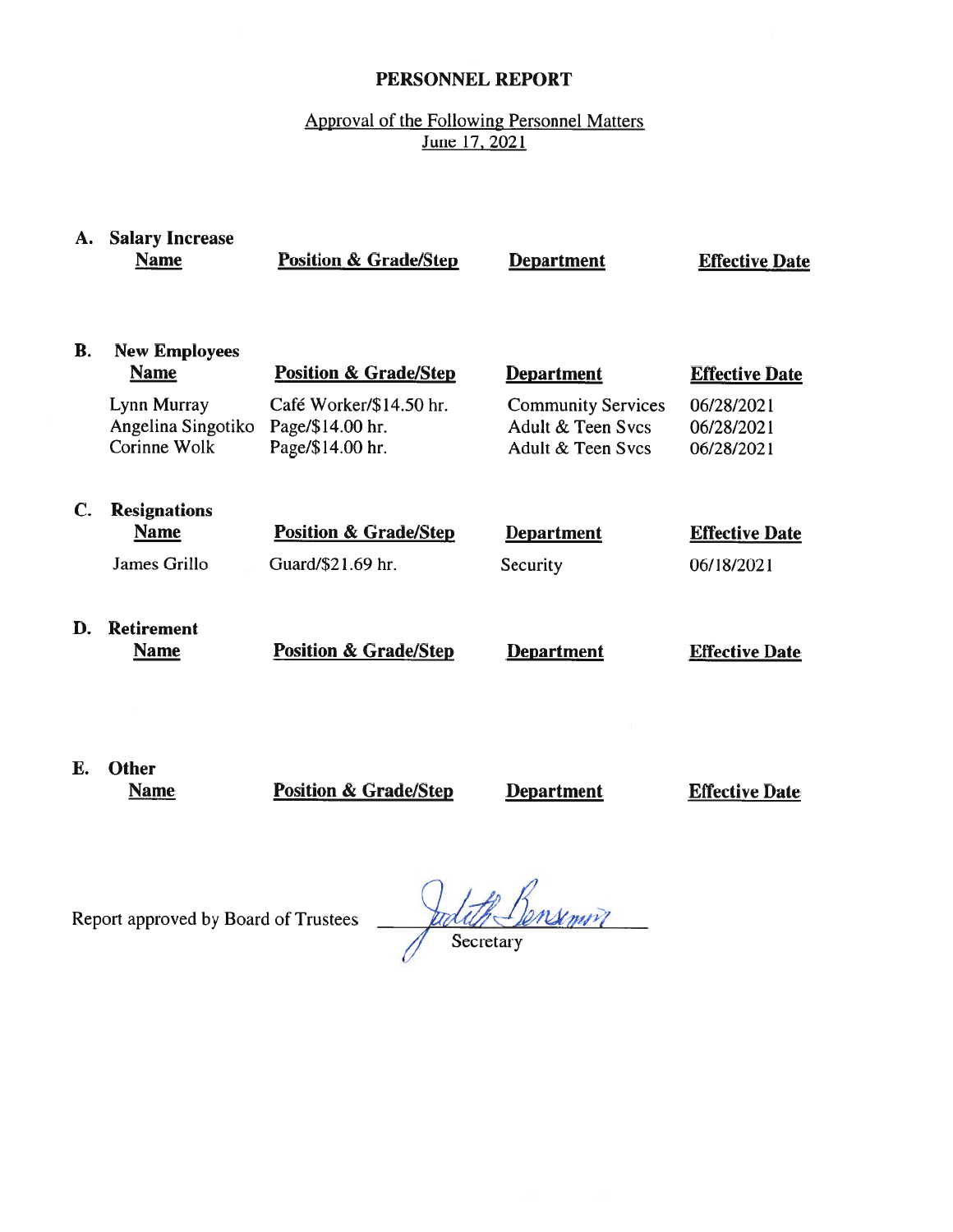# BID OPENING Thursday May 27, 2021, 10:30 A.M.

# BUILDING CLEANING SERVICE CONTRACT EAST NORTHPORT BUILDING 07101121 — 06130/24

In attendance at this opening were:

Nancy Morcerf, Assistant Director; F. Alan Olita, Head of Buildings & Grounds; Nicholas Taddeo & Ben Taddeo, Commercial Building Maintenance (CBM); and Darren Volks, Strike Force Maintenance Corporation.

#### BIDS:

| 1. Rainbow Maintenance and Cleaning                      | <b>BID:</b> \$39,000/year |
|----------------------------------------------------------|---------------------------|
| 2. Strike Force                                          | <b>BID:</b> \$37,200/year |
| 3. oneservice: Commercial Building<br><b>Maintenance</b> | <b>BID:</b> \$53,408/year |
| 4. CBM                                                   | <b>BID:</b> \$60,000/year |

Mrs. Morcerf advised those in attendance that the bid packets will be reviewed and the bids will be presented to the Board of Trustees of the Northport-Easi Northport Public Library for review at their June meeting.